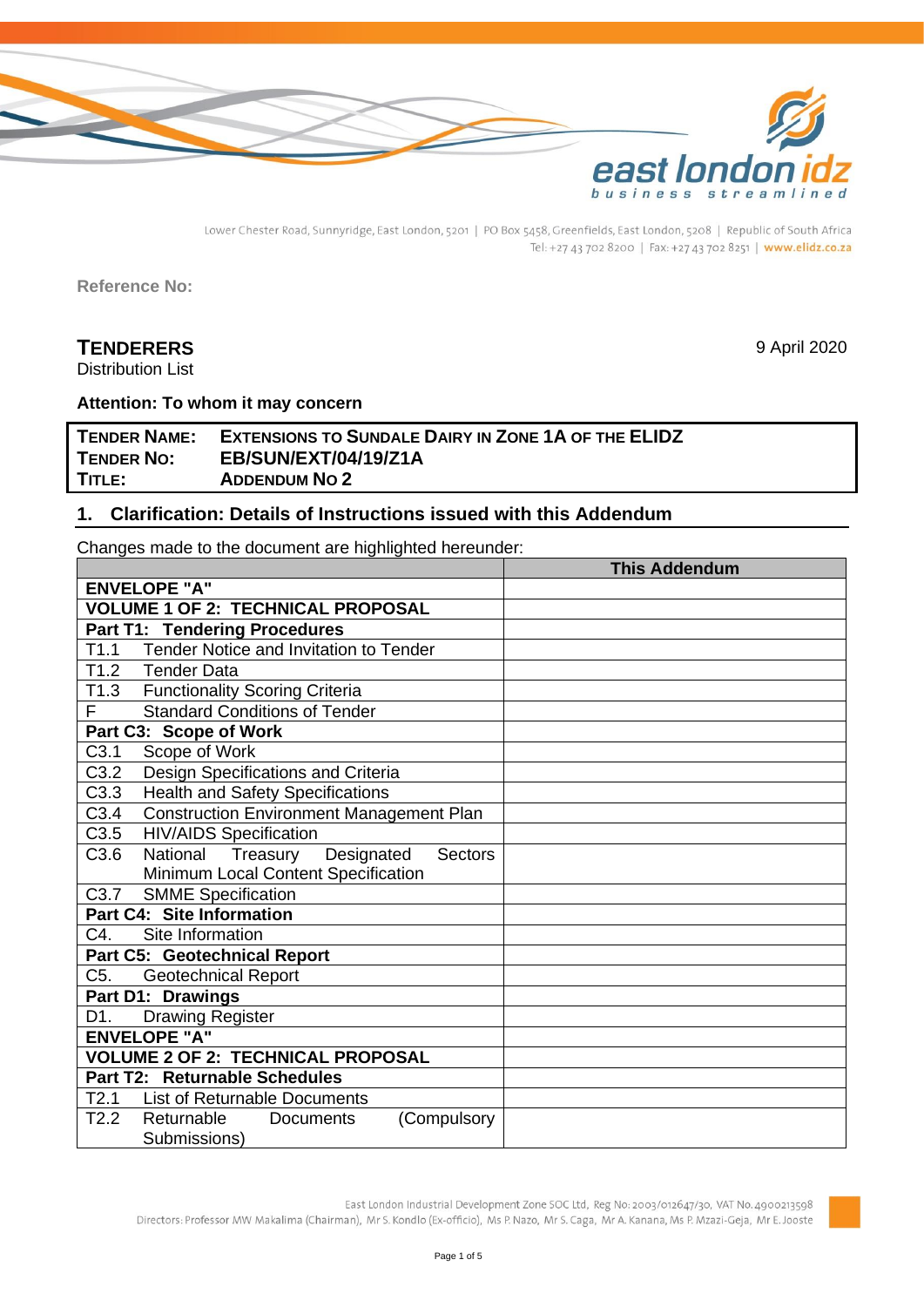

|                  |                                                     | <b>This Addendum</b>       |
|------------------|-----------------------------------------------------|----------------------------|
| T2.3             | Returnable Documents (Forms - Submission            |                            |
|                  | for Evaluation)                                     |                            |
| T2.4             | Returnable Documents<br>(For<br>Functionality       |                            |
|                  | Scoring)                                            |                            |
|                  | <b>ENVELOPE "B": FINANCIAL PROPOSAL</b>             |                            |
|                  | <b>AGREEMENT AND CONTRACT DATA</b>                  |                            |
|                  | Part C1: Agreements and contract data               |                            |
| C1.1             | <b>Contract Data</b>                                | See Annexure A for details |
|                  | C1.2 Form of Guarantee                              |                            |
|                  | Part C2: Pricing data                               |                            |
| C <sub>2.1</sub> | <b>Pricing Instructions</b>                         |                            |
| C2.2             | Schedule of Rates and Summary Pages                 |                            |
| C <sub>2.3</sub> | Schedule for<br><b>Materials</b><br>Imported<br>and |                            |
|                  | Equipment                                           |                            |
| C <sub>2.4</sub> | Guarantor Pro-forma Letter of Intent                |                            |
| C <sub>2.6</sub> | Form of Offer and Acceptance                        |                            |
| C <sub>2.7</sub> | Declaration Certificate for Local Production        |                            |
|                  | and Content for Designated Sectors                  |                            |

# **2. Contract Data**

Refer to **Annexure A** and replace the relevant pages.

### **3. Clarification Questionnaire**

Refer to **Annexure B** for clarifications relating to the queries received from tenderers.

### **4. Acknowledgement of Receipt**

The acknowledgement of receipt of **Addendum No. 2** (hereunder) is to be completed and returned to our offices before the tender closing date. Fill in **Addendum No. 2** under **item no. 2** on Part T2.3: Returnable Documents, Form P07 on Page 11 included with the returnable schedules.

Also, include the original with your tender attached to the abovementioned Form P07.

#### **5. Queries**

If you have any queries or require additional information, please do not hesitate to contact the undersigned.

Yours faithfully,

#### **GARY WHITTAKER**

ELIDZ Project Manager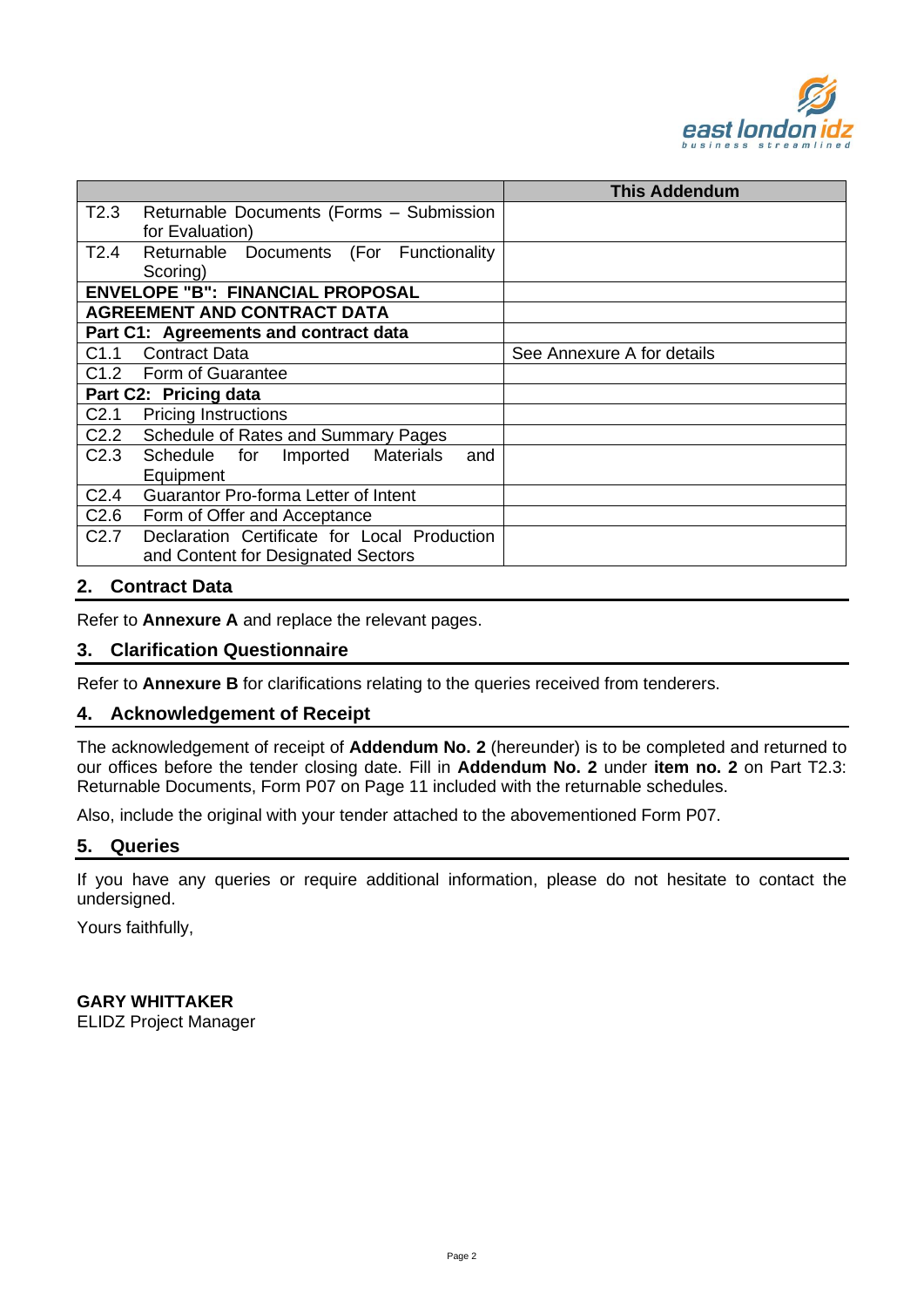

# **ACKNOWLEDGEMENT OF RECEIPT OF ADDENDUM NO. 2**

## **THE ORIGINAL TO BE RETURNED WITH THE TENDER DOCUMENT**

## **EMAIL A SCANNED COPY TO GARY@ELIDZ.CO.ZA**

I/We hereby acknowledge that we have received **Addendum No. 2** and have taken cognizance of the content thereof and included it in our tender price.

Name: Signature: Tenderer: Date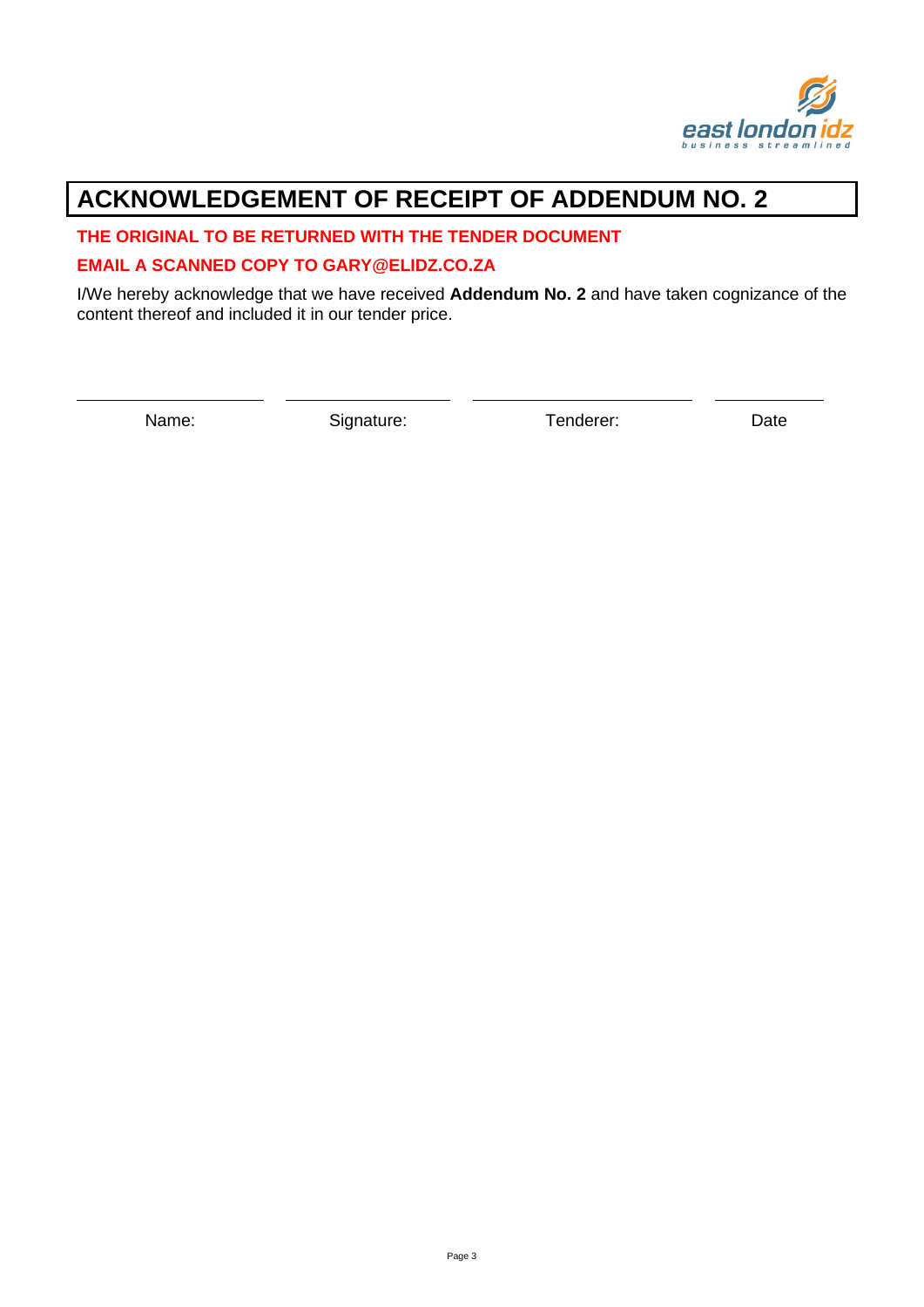

# **Annexure A: Contract Data**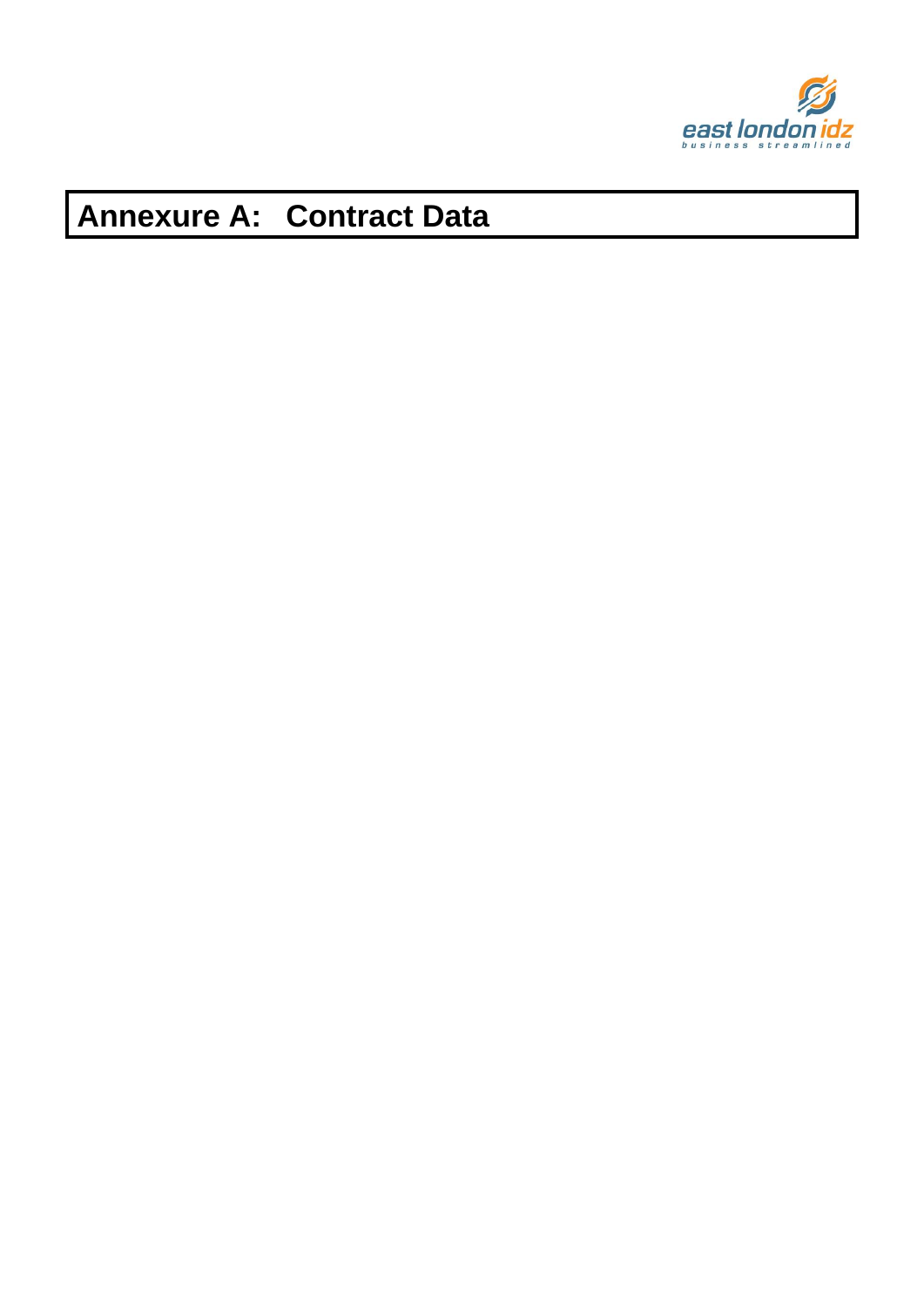# **PARTICULAR CONDITIONS PART A – CONTRACT DATA**

# **General Conditions of Contract for EPC/Turnkey Projects, Second Edition 2017.**

The Conditions of Contract comprise the "General Conditions or General Conditions of Contract or GCC", which form part of the "Conditions of Contract for EPC/Turnkey Projects " Second Edition 2017 published by the Fédération Internationale des Ingénieurs-Conseils (FIDIC), the Contract Data (Particular Conditions – Part A) and the following "Special Provisions" (Particular Conditions – Part B), which include amendments and additions to such General Conditions."

| Sub-Clause    | Data to be given                                                                              | Data                                                                   |
|---------------|-----------------------------------------------------------------------------------------------|------------------------------------------------------------------------|
| 1.1.17        | where the Contract allows for Cost Plus Profit,<br>percentage profit to be added to the Cost: | 7.5%                                                                   |
| 1.1.24        | Defects Notification Period (DNP):                                                            | 1 calendar year                                                        |
| 1.1.30        | The Employer's Representative:                                                                | Louis Fourie<br><b>Newground Projects</b>                              |
| 1.1.76        | Section 1<br>Section 2<br>Section 3                                                           | 147 calender days<br>224 calender days<br>238 calender days            |
| $1.3$ (a)(ii) | agreed methods of electronic transmission:                                                    | e-mail                                                                 |
| $1.3(d)$      | address of Employer for communications:                                                       | <b>G</b> Whittaker<br>Cell: 082 463 2299<br>Email:<br>gary@elidz.co.za |
| $1.3(d)$      | address of Employer's Representative for                                                      | L Fourie<br>Cell: 082 576 6828<br>Email:<br>louis@newground.co.za      |
| $1.3(d)$      | address of Contractor for communications:                                                     | (TBP)                                                                  |
| $1.4$         | Contract shall be governed by the law of:                                                     | South Africa                                                           |
| $1.4$         |                                                                                               | English                                                                |
| $1.4$         | language for communications:                                                                  | English                                                                |
| $1.8$         | number of additional paper copies of Contractor's                                             | Two                                                                    |
| $1.14$        | total liability of the Contractor to the Employer under   Contract Price as stated            | in the Contract<br>Agreement                                           |
| $1.17$        |                                                                                               | Statutory holidays and<br>the recognised<br><b>SAFSEC</b> annual       |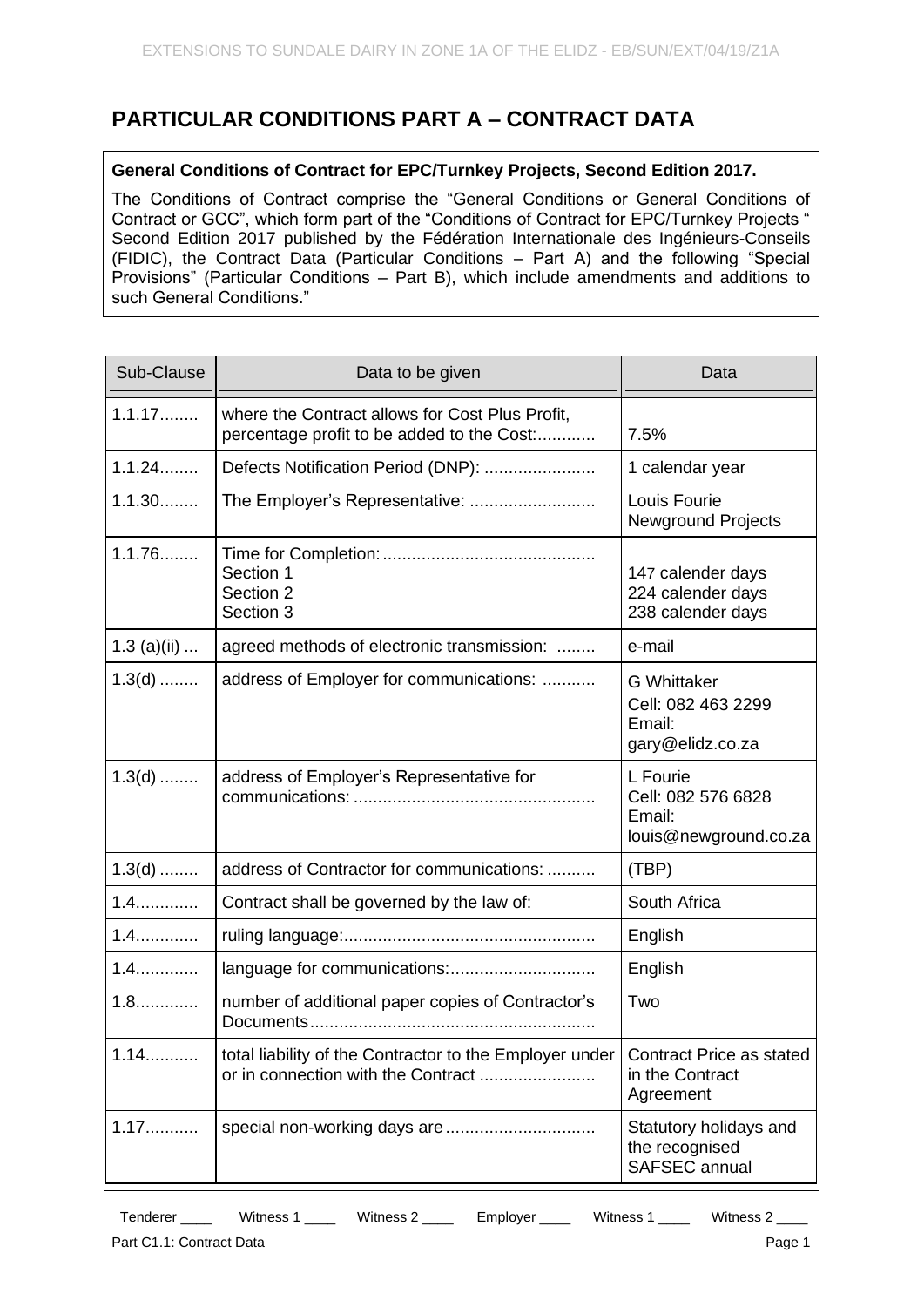| Sub-Clause | Data to be given                                                                                                                                | Data                                                                                            |
|------------|-------------------------------------------------------------------------------------------------------------------------------------------------|-------------------------------------------------------------------------------------------------|
|            |                                                                                                                                                 | construction holiday<br>period                                                                  |
| $2.1$      | After the Contract comes into full force and effect,<br>the Contractor shall be given right of access to all or                                 | 14 days from the<br><b>Commencement Date</b>                                                    |
| $2.4$      | Employer's financial arrangements                                                                                                               | <b>SEZ Development</b><br>Funding approved by<br>DTI (proof available on<br>request)            |
| $4.2$      | Performance Security - Pro-forma annexed (as<br>percentages of the Contract Price as stated in the<br><b>Contract Agreement in Currencies):</b> | 10%<br>South African Rand<br>(ZAR)                                                              |
| $4.4(a)$   | maximum allowable accumulated value of work<br>subcontracted (as a percentage of the Contract                                                   | N/A                                                                                             |
| $4.4(b)$   | parts of the Works for which subcontracting is not                                                                                              | N/A                                                                                             |
| $4.4$      | (i) Subcontractors for which the Contractor shall<br>give Notice before appointment                                                             | <b>SMME</b>                                                                                     |
|            | (ii) Subcontractors for which the Contractor shall<br>give Notice before commencement of work                                                   | <b>SMME</b>                                                                                     |
|            | (iii) Subcontractors for which the Contractor shall<br>give Notice before commencement of work on Site                                          | <b>SMME</b>                                                                                     |
| 4.19       | period of payment for temporary utilities                                                                                                       | Included in next<br>Statement and interim<br>payment each month                                 |
| $4.20$     | number of additional paper copies of progress                                                                                                   | One                                                                                             |
| $6.5$      | normal working hours on the Site                                                                                                                | As requlated                                                                                    |
| $8.3$      |                                                                                                                                                 | <b>Microsoft Projects</b>                                                                       |
|            | number of additional paper copies of programmes                                                                                                 | One                                                                                             |
| 8.8        | Delay Damages payable for each day of delay<br>Section 1<br>Section 2<br>Section 3                                                              | 0.1% of the Contract<br>Price as stated in the<br><b>Contract Agreement for</b><br>each Section |
| $8.8$      | maximum amount of Delay Damages                                                                                                                 | 10% of the Contract<br>Price as stated in the<br><b>Contract Agreement</b>                      |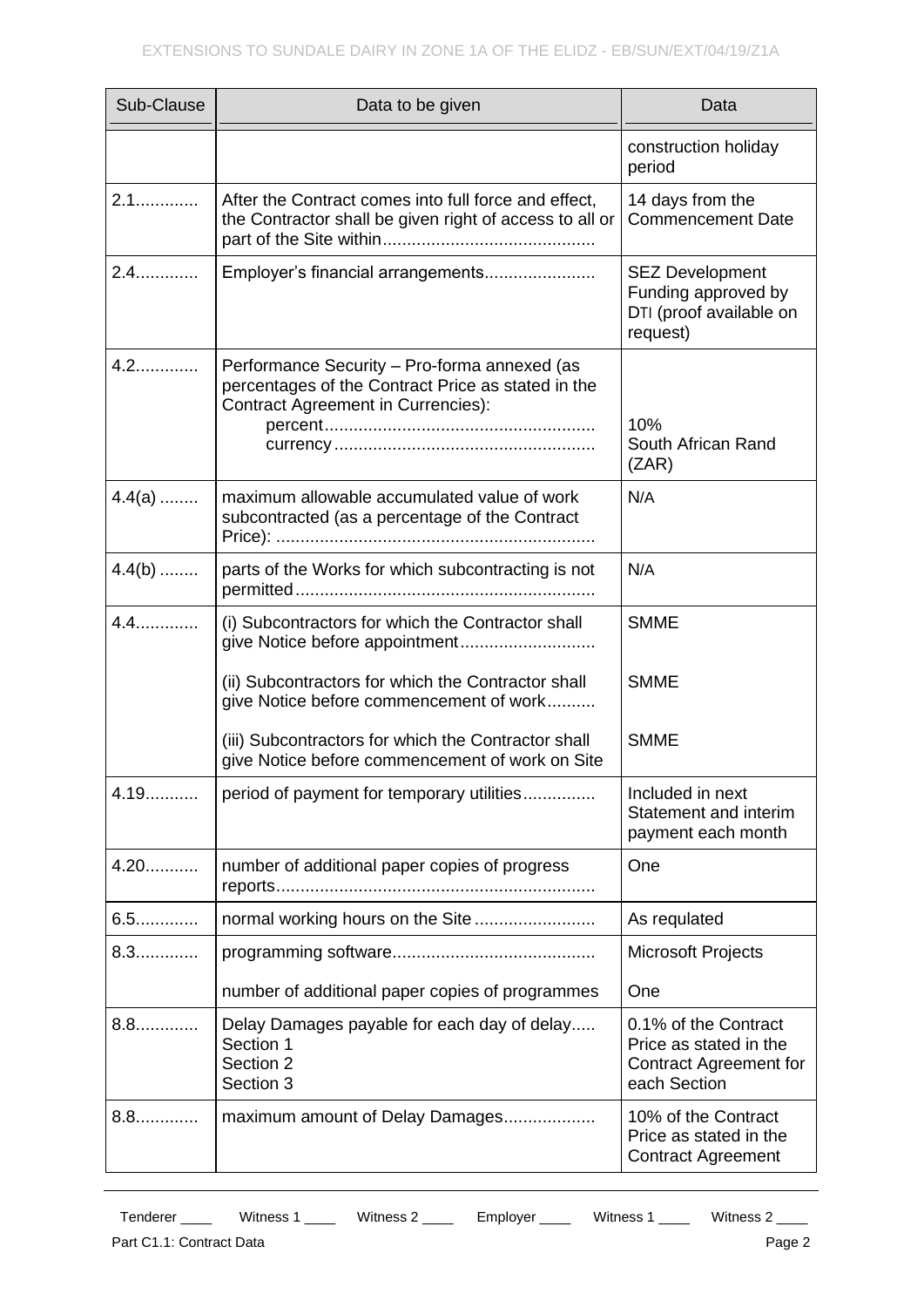| Sub-Clause      | Data to be given                                                                                                                                      | Data                                |
|-----------------|-------------------------------------------------------------------------------------------------------------------------------------------------------|-------------------------------------|
| $13.4(b)(ii)$   | percentage rate to be applied to Provisional Sums<br>for overhead charges and profit                                                                  | 0%                                  |
| $14.2$          | total amount of Advance Payment (as a percentage                                                                                                      | N/A                                 |
| $14.2$          | currency or currencies of Advance Payment                                                                                                             | N/A                                 |
| 14.2.3          | percentage deductions for the repayment of the                                                                                                        | N/A                                 |
| $14.3$          | The Contractor shall submit a Statement to the                                                                                                        | 20 <sup>th</sup> of each month      |
| $14.3(b)$       | number of additional paper copies of Statements.                                                                                                      | One                                 |
| $14.3(iii)$     |                                                                                                                                                       | 10%                                 |
| $14.3(iii)$     | limit of Retention Money (as a percentage of<br>Contract Price as stated in the Contract Agreement                                                    | 10%                                 |
| 14.5(b)(i)      | Plant and Materials for payment when shipped                                                                                                          | N/A                                 |
| 14.5(c)(i)      | Plant and Materials for payment when delivered to                                                                                                     | N/A                                 |
| 14.6.2          | minimum amount of interim payment                                                                                                                     | N/A                                 |
| 14.7(b)(i)      | period for the Employer to make interim payments<br>to the Contractor under Sub-Clause 14.6 [Interim                                                  | 30 days                             |
| $14.7(b)(ii)$   | period for the Employer to make final payment to<br>the Contractor under Sub-Clause 14.13 [Final                                                      | 30 days                             |
| 14.7(c)         | period for the Employer to make final payment to                                                                                                      | 30 days                             |
| $14.8$          | financing charges for delayed payment (percentage<br>points above the average bank short-term lending<br>rate as referred to under sub-paragraph (a)) | 2%                                  |
| $14.9$          | See definition of Sections below                                                                                                                      | See definition of<br>Sections below |
| $14.11.1(b)$ .  | number of additional paper copies of draft Final                                                                                                      | One                                 |
| 14.15           | currencies for payment of Contract Price                                                                                                              | South African Rand<br>(ZAR)         |
| $14.15(a)(i)$ . | proportions or amounts of Local and Foreign<br>Currencies are:                                                                                        | 100%<br>0%                          |
| 14.15(c)        | Currencies and proportions for payment of Delay                                                                                                       | 100% South African<br>Rand (ZAR)    |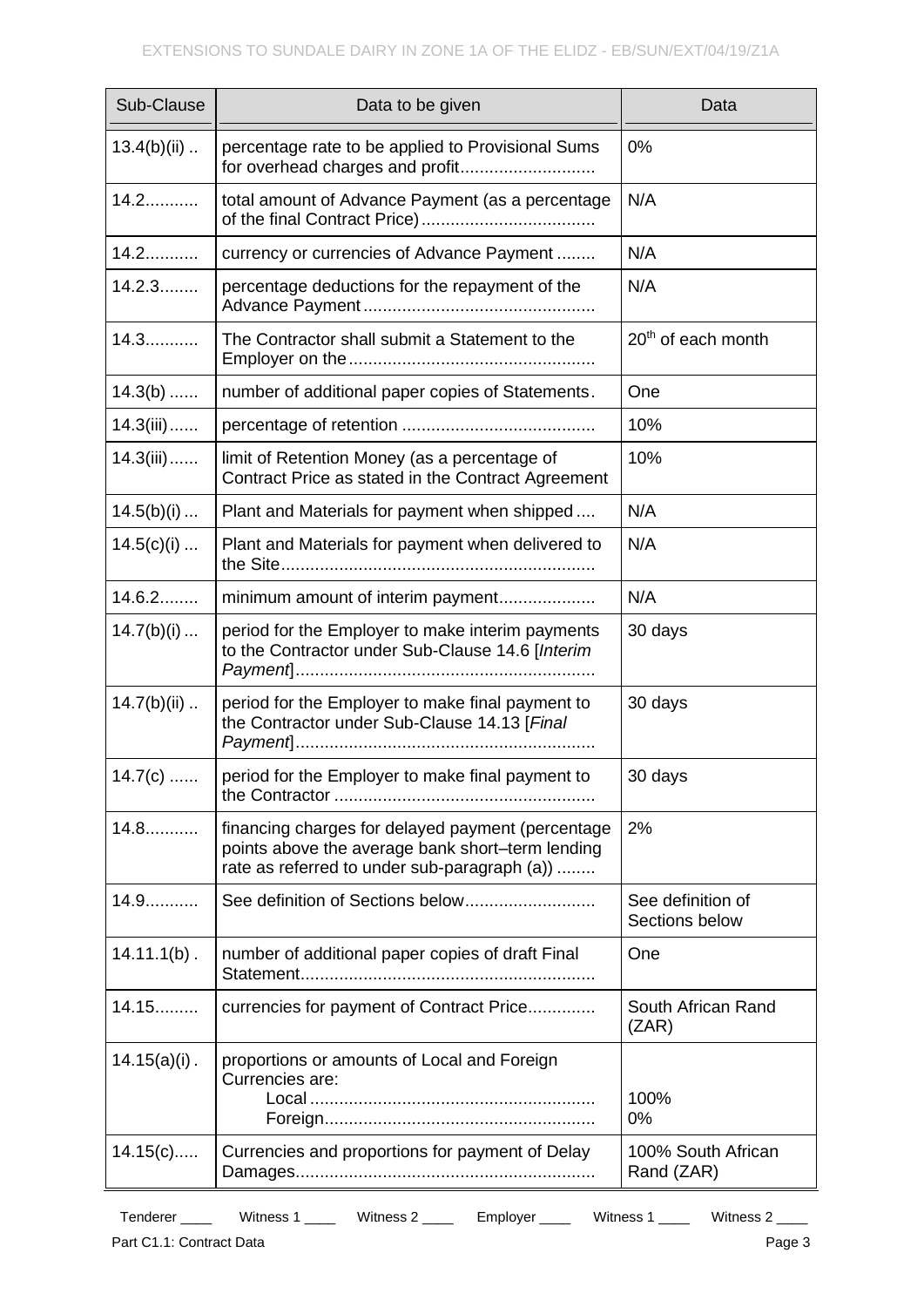| Sub-Clause      | Data to be given                                                                                         | Data                                                                                            |
|-----------------|----------------------------------------------------------------------------------------------------------|-------------------------------------------------------------------------------------------------|
| $14.15(g)$      |                                                                                                          | N/A                                                                                             |
| $17.2(d)$       | forces of nature, the risks of which are allocated to                                                    | N/A                                                                                             |
| $19.2(1)(b)$    | additional amount to be insured (as a percentage of<br>the replacement value, if less or more than 15%). | 18%                                                                                             |
| $19.2(1)(iv)$ . | list of Exceptional Risks which shall not be excluded<br>from the insurance cover for the Works          | N/A                                                                                             |
| $19.2.2$        | extent of insurance required for Goods<br>amount of insurance required for Goods                         | <b>Full Replacement Value</b>                                                                   |
| 19.2.3(a)       | amount of insurance required for liability for breach                                                    | <b>Contract Price as stated</b><br>in the Contract<br>Agreement plus 18%                        |
| $19.2.3(b)$     | insurance required against liability for fitness for                                                     | Yes                                                                                             |
| 19.2.3          | period of insurance required for liability for breach                                                    | 5 years after the issuing<br>of the Performance<br>Certificate                                  |
| 19.2.4          | amount of insurance required for injury to persons                                                       | R20,000,000.00                                                                                  |
| $19.2.6$        | other insurances required by Laws and by local                                                           | N/A                                                                                             |
| 19.2.7          |                                                                                                          | To the value of the<br><b>Contract Price as stated</b><br>in the Contract<br>Agreement plus 18% |
| 21.1            | time for appointment of DAAB                                                                             | 28 days of the<br><b>Commencement Date</b>                                                      |
| $21.1$          |                                                                                                          | One member                                                                                      |
| 21.1            | list of proposed members of DAAB                                                                         | 1. ______ _______                                                                               |
|                 |                                                                                                          | 1. ______ _______                                                                               |
| 21.2            | Appointing entity (official) for DAAB members                                                            | SA Association of<br>Arbitrators                                                                |

# Part C1.1: Contract Data **Page 4**

Tenderer \_\_\_\_ Witness 1 \_\_\_\_ Witness 2 \_\_\_\_ Employer \_\_\_\_ Witness 1 \_\_\_\_ Witness 2 \_\_\_\_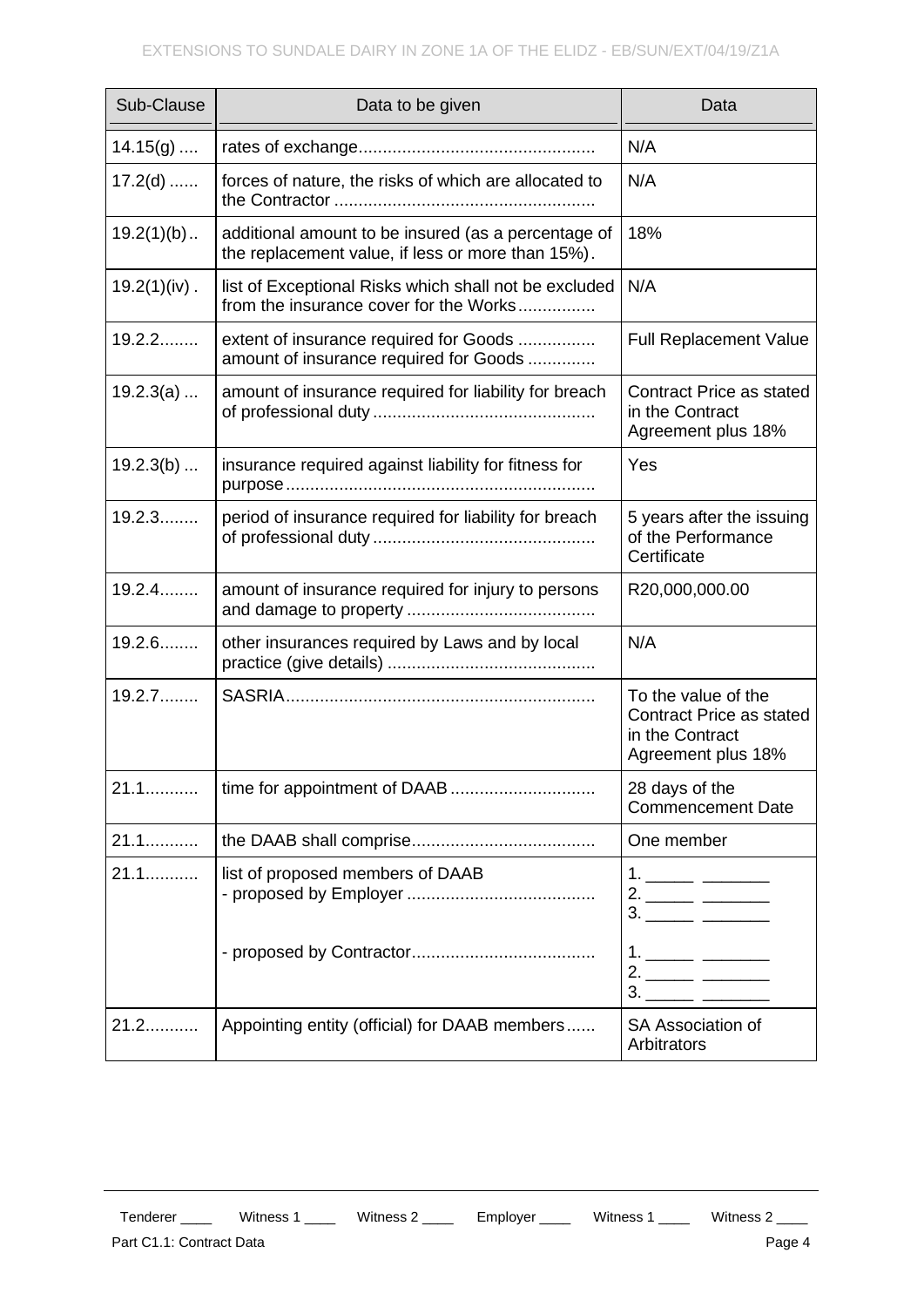| Description of parts of the<br>Works that shall be designated<br>a Section for the purposes of the<br>Contract (Sub-Clause 1.1.66) | Value: Percentage*<br>of Contract Price<br>(Sub-Clause 14.9)       | Time for<br>Completion<br>(Sub-Clause<br>1.1.76 | Delay<br>Damages<br>(Sub-Clause<br>(8.8)                                                                 |
|------------------------------------------------------------------------------------------------------------------------------------|--------------------------------------------------------------------|-------------------------------------------------|----------------------------------------------------------------------------------------------------------|
| Section 1 - Area 1 as described<br>in the Scope of Works                                                                           | Will be determined<br>before the<br>Commencement<br>Date: $\_\_\%$ | 147 days<br>2020/06/22-<br>2020/11/18           | $0.1\%$ of the<br><b>Contract Price</b><br>as stated in the<br>Contract<br>Agreement for<br>each Section |
| Section 2 - Area 2 as described<br>in the Scope of Works                                                                           | Will be determined<br>before the<br>Commencement<br>Date: $\_\_\%$ | 224 days<br>2020/06/22-<br>2021/03/01           | $0.1\%$ of the<br><b>Contract Price</b><br>as stated in the<br>Contract<br>Agreement for<br>each Section |
| Section 3 – Balance of Works as<br>described in the Scope of Works                                                                 | Will be determined<br>before the<br>Commencement<br>Date: %        | 238 days<br>2020/06/22-<br>2021/03/15           | $0.1\%$ of the<br><b>Contract Price</b><br>as stated in the<br>Contract<br>Agreement for<br>each Section |

Definition of Sections (if any):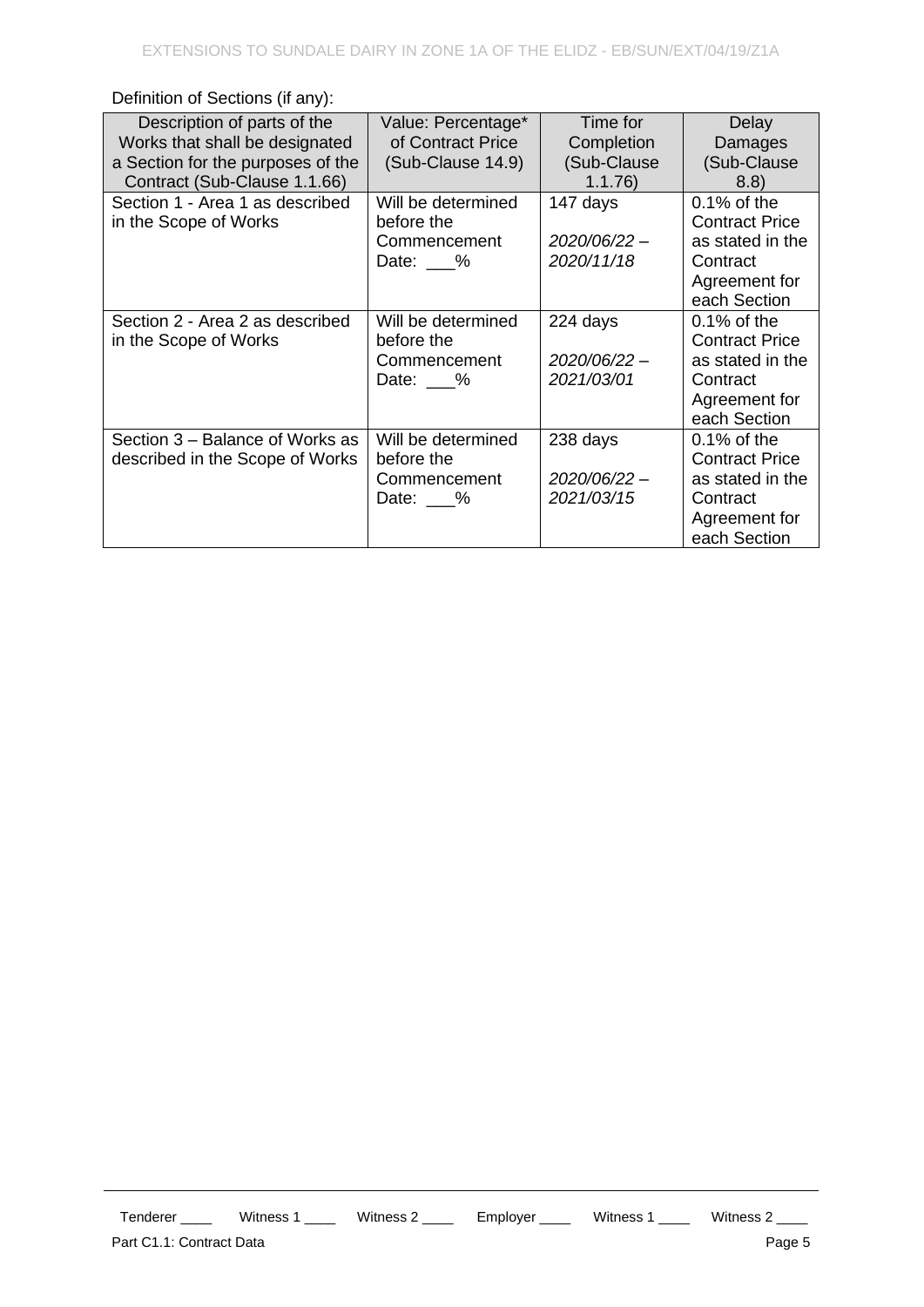# **PARTICULAR CONDITIONS PART B – SPECIAL PROVISIONS**

# **General Conditions of Contract for EPC/Turnkey Projects, Second Edition 2017.**

The Conditions of Contract comprise the "General Conditions or General Conditions of Contract or GCC", which form part of the "Conditions of Contract for EPC/Turnkey Projects " Second Edition 2017 published by the Fédération Internationale des Ingénieurs-Conseils (FIDIC), the Contract Data (Particular Conditions – Part A) and the following "Special Provisions" (Particular Conditions – Part B), which include amendments and additions to such General Conditions."

Copies of the General Conditions of Contract are available for inspection and scrutiny at the offices of the Employer

The provisions to be found in the Special Provisions (Particular Conditions – Part B) take precedence over the equivalent provisions found under the same Sub-Clause number(s) in the General Conditions, and the provisions of the Contract Data (Particular Conditions – Part A) take precedence over the Special Provisions (Particular Conditions – Part B)."

In this regard, the Standard Conditions of Contract is amended by the numbered clauses set out below, as follows:

- i. where the Standard Conditions of Contract contains no provision with the corresponding clause number in this Special Provisions, the clause set out in this Special Provisions is added and inserted into the Contract; and
- ii. where the Standard Conditions of Contract contains a provision with the corresponding clause number set out in this Special Provisions, the whole provision in the Standard Conditions of Contract is deleted and replaced with the corresponding Special Provision; and
- iii. where the Standard Conditions of Contract contains a provision with the corresponding clause number set out in this Special Provisions, but the Special Condition specifically refers to a specific paragraph i.e. (first paragraph is amended, added as last paragraph etc) within the provision, then only the specific paragraph of the provision in the Standard Conditions of Contract is added or amended (deleted and replaced) with the corresponding Special Provision and the remainder of the provision in the Standard Conditions of Contract will remain unamended or unchanged.

Save as amended in terms of this document, the provisions of the Standard Conditions of Contract shall remain unchanged.

### **Clause 1 General Provisions**

#### **Sub-Clause 1.1 Definitions**

- 1.1.4 "**Commencement Date**" means the date that the Contract comes into effect in terms of the Form of Offer and Acceptance. Where the Contract refers to the date "of both Parties have signed the Contract Agreement" it will have a similar meaning than the Commencement Date.
- 1.1.48 **"Notice"** means a written communication identified as a Notice and issued in accordance with Sub-Clause 1.3 [*Notices and Other Communications*]. Each Notice shall be issued under separate cover exclusively dealing with the matter under consideration and the title of the Notice clearly reference the Project, the provision(s) under the Contract and the specific matter.

### **Sub-Clause 1.5 Priority of Documents**

The documents forming the Contract are to be taken as mutually explanatory of one another. If an ambiguity or discrepancy is found, the priority shall be such as may be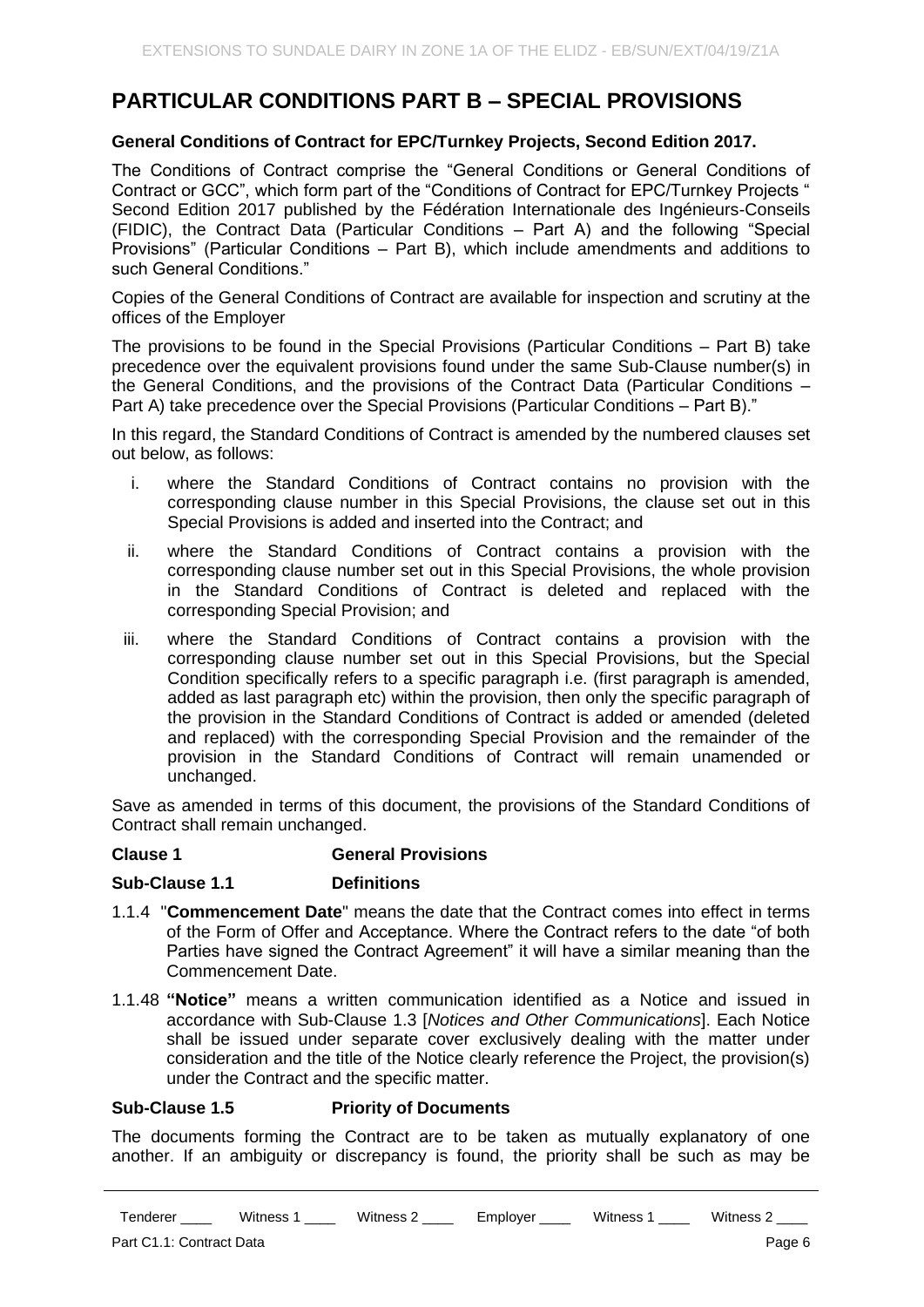accorded by the governing law. The Employer's Representative has authority to issue any instruction which he/she considers necessary to resolve an ambiguity or discrepancy.

## **Sub-Clause 1.6 Contract Agreement**

The Contract Agreement means the document that formalises the legal process of offer and acceptance and gives rise to the Contract. The Contract shall come into full force and effect on the by signing the Acceptance part and returning one fully completed original copy of the Contract Agreement.

# **Sub-Clause 1.16 Non Variation**

This Contract is the entire contract between the parties regarding the matters addressed in this Contract. No representations, terms, conditions or warranties not contained in this Contract shall be binding on the parties. No agreement or addendum varying, adding to, deleting or terminating this Contract including this clause shall be effective unless reduced to writing and signed by both parties.

## **Sub-Clause 1.17 Time Calculations**

Except where otherwise provided by the Contract, where a specific time-span is stipulated in the Contract for carrying out any task or for the termination of any right or the duration of any event or circumstance, the special non-working days set out in the Contract Data that fall within the said time-span, shall be excluded from the calculation of the time-span concerned.

# **Clause 5.1 General Design Obligations**

The Contractor shall be deemed to have scrutinised, prior to the Base Date, the Employer's Requirements (including design criteria and calculations, if any).

The Contractor shall carry out, and be responsible for, the design of the Works and for the accuracy of such Employer's Requirements (including design criteria and calculations).

Design shall be prepared by designers who:

- (a) are engineers or other professionals, qualified, experienced and competent in the disciplines of the design for which they are responsible
- (b) comply with the criteria (if any) stated in the Employer's Requirements; and
- (c) are qualified and entitled under applicable Laws to design the Works.

The Employer shall not be responsible for any error, inaccuracy or omissionof any kind in the Employer's Requirements as originally included in theContract and shall not be deemed to have given any representation of accuracy or completeness of any data or information. Any data or information received by the Contractor, from the Employer or otherwise, shall not relieve the Contractor from the Contractor's responsibility for the execution of the Works.

### **Clause 8 Commencement, Delays and Suspension**

### **Sub-Clause 8.1 Commencement of the Works**

The Contractor shall commence the execution of the Works on, or as soon as is reasonably practicable after, the Commencement Date and shall then proceed with the Works with due expedition and without delay.

### **Sub-Clause 8.3 Programme**

The Contractor shall submit an initial programme for the execution of the Works to the Employer within 14 days of the Commencement Date. This programme shall be prepared using programming software stated in the Contract Data (if not stated, the programming software acceptable to the Employer).

*(first paragraph is amended)*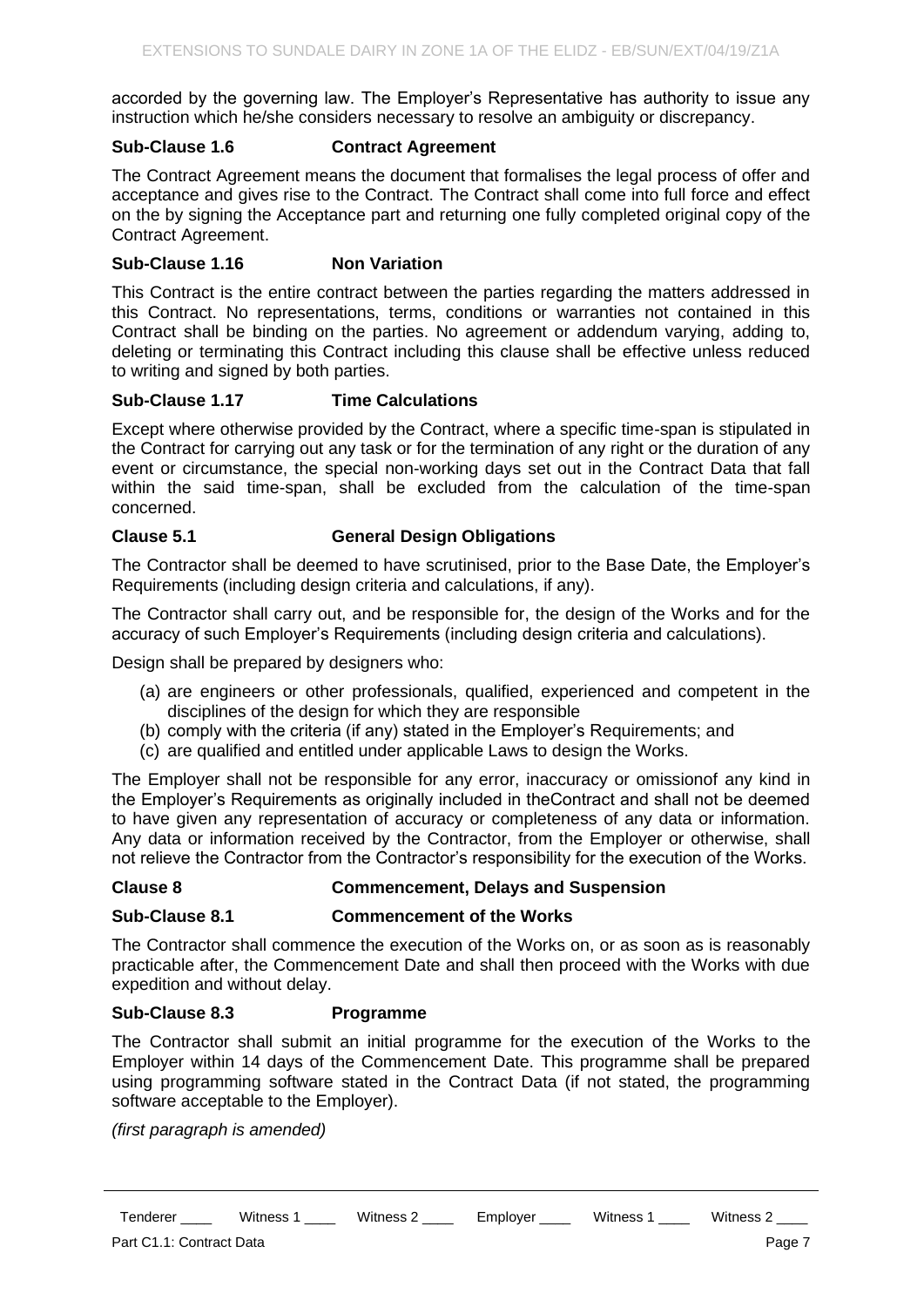#### **Sub-Clause 8.8 Delay Damages**

For the avoidance of doubt, Delay Damages may be deducted in terms of Sub-Clause 14.3 in montly interim payments for every day which shall elapse from the relevant Time for Completion until the relevant Date of Completion or termination, whichever occurs first.

*(added as last paragraph)*

#### **Sub-Clause 11.10 Unfulfilled Obligations**

Nothwitstanding the issue of the Performance Certificate will the Contractor remain liable for any defects or damage occurring within five years after the issue of the Performance Certificate, whereafter the Contractor will be released of any such liability, except if prohibited by law or in any case of fraud, gross negligence, deliberate default or reckless misconduct..

*(second paragraph is amended)*

**Clause 14 Contract Price and Payment**

#### **Sub-Clause 14.9 Release of Retention Money**

After the issue of the Taking-Over Certificate for:

a) A Section, the Contractor shall include the relevant percentage of the first half of the Retention Money in a Statement. The relevant percentage for each Section shall be the percentage as stated in the Contract Data,

The Contractor shall include the second half of the Retention Money in a Statement promptly after the issuing of the Performance Certificate and the Contractor has complied with Sub-Clause 11.11 [*Clearance of Site*].

In the next interim payment after the Employer receives any such Statement, the Employer shall release the corresponding amount of Retention Money.

However, when considering the amount to be due for release of Retention Money under Sub-Clause 14.6 [*Interim Payment*], if any work remains to be executed under Clause 11 [*Defects after Taking Over*] or Clause 12 [*Tests after Completion*], the Employer shall be entitled to withhold the estimated cost of this work until it has been executed.

### **Clause 19.1 General Requirements**

The Party responsible for the insurance will provide the other Party with an insurance policy within 28 Days of the Commencement Date, which will include the deductibles for the other Parties approval, which will not unreasonably withhold. The Party responsible for the dame or loss and relying on the insurance indemnity cover, will be responsible to pay the deductible.

*(sixth paragraph is amended)*

### **Clause 19.2 Insurance to be provided by the following Parties**

The relevant Party will provide the following insurances;

*(first paragraph is amended)*

#### 19.2.1 The Works

The Employer shall insure and keep insured in the joint names of the Contractor and the Employer from the Commencement Date until the date of the issue of the Taking-Over Certificate for the Works:

*(second paragraph under Sub-Clause 19.2.1 is amended)*

However, the insurance cover provided by the Employer for the Works may exclude any of the following:

Tenderer \_\_\_\_\_ Witness 1 \_\_\_\_ Witness 2 \_\_\_\_ Employer \_\_\_\_ Witness 1 \_\_\_\_ Witness 2 \_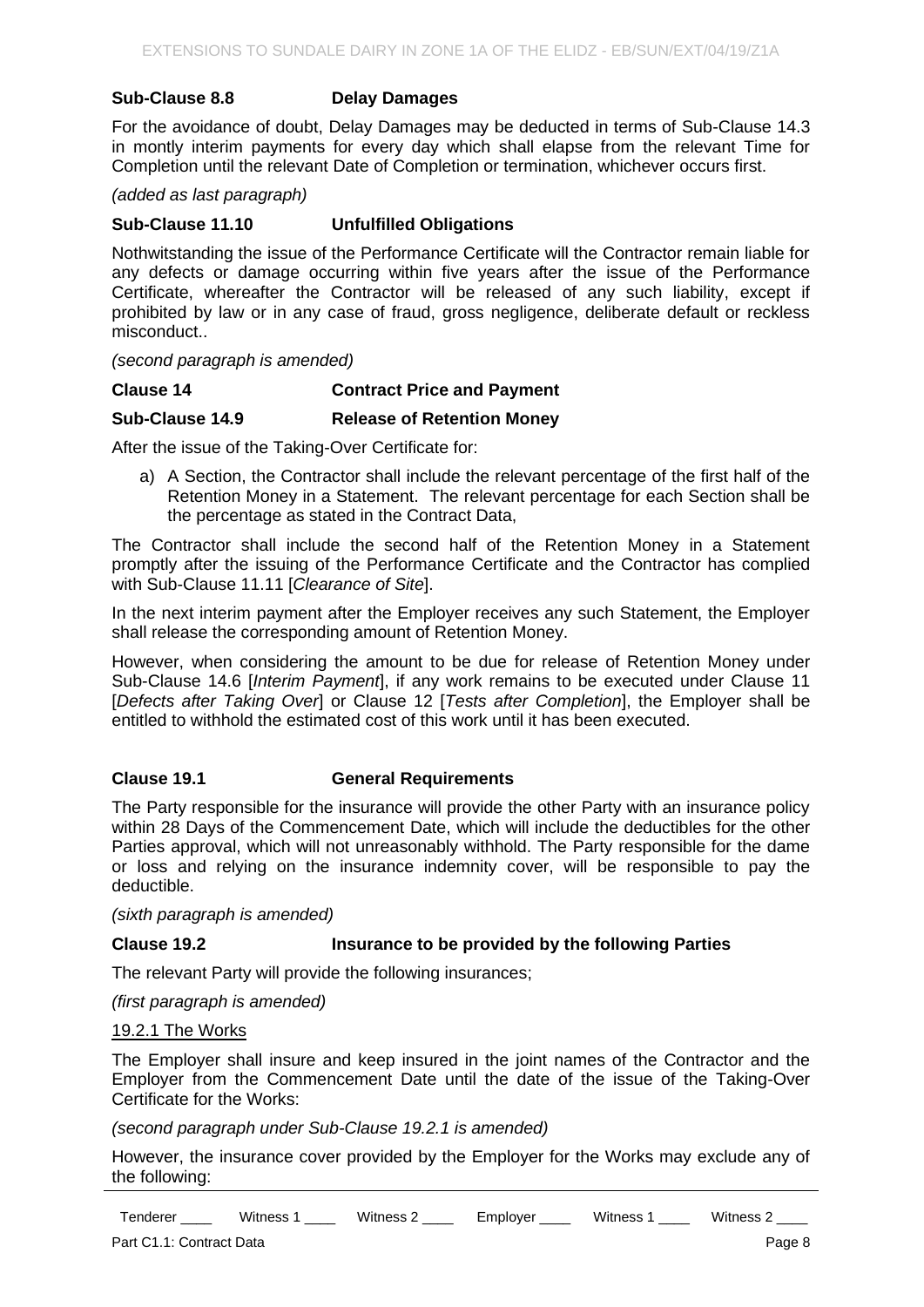## *(forth paragraph under Sub-Clause 19.2.1 is amended)*

#### 19.2.4 Injury to persons and damage to property

The Employer shall insure, in the joint names of the Contractor and the Employer, against liabilities for death or injury to any person, or loss of or damage to any property (other than the Works) arising out of the performance of the Contract and occurring before the issue of the Performance Certificate, other than loss or damage caused by an Exceptional Event.

The Employer shall insure in the joint names of the Contractor and the Employer from the Commencement Date until the date of the issue of the Taking-Over Certificate for the Works:

#### *(first paragraph under Sub-Clause 19.2.4 is amended)*

#### 19.2.7 Special Insurance

The Employer shall effect special insurance in terms of events covered by the South African Special Risk Insurance Association (SASRIA) to the amount stated in the Contract Data.

Tenderer \_\_\_\_\_ Witness 1 \_\_\_\_ Witness 2 \_\_\_\_ Employer \_\_\_\_ Witness 1 \_\_\_\_ Witness 2 \_\_ Part C1.1: Contract Data **Page 9**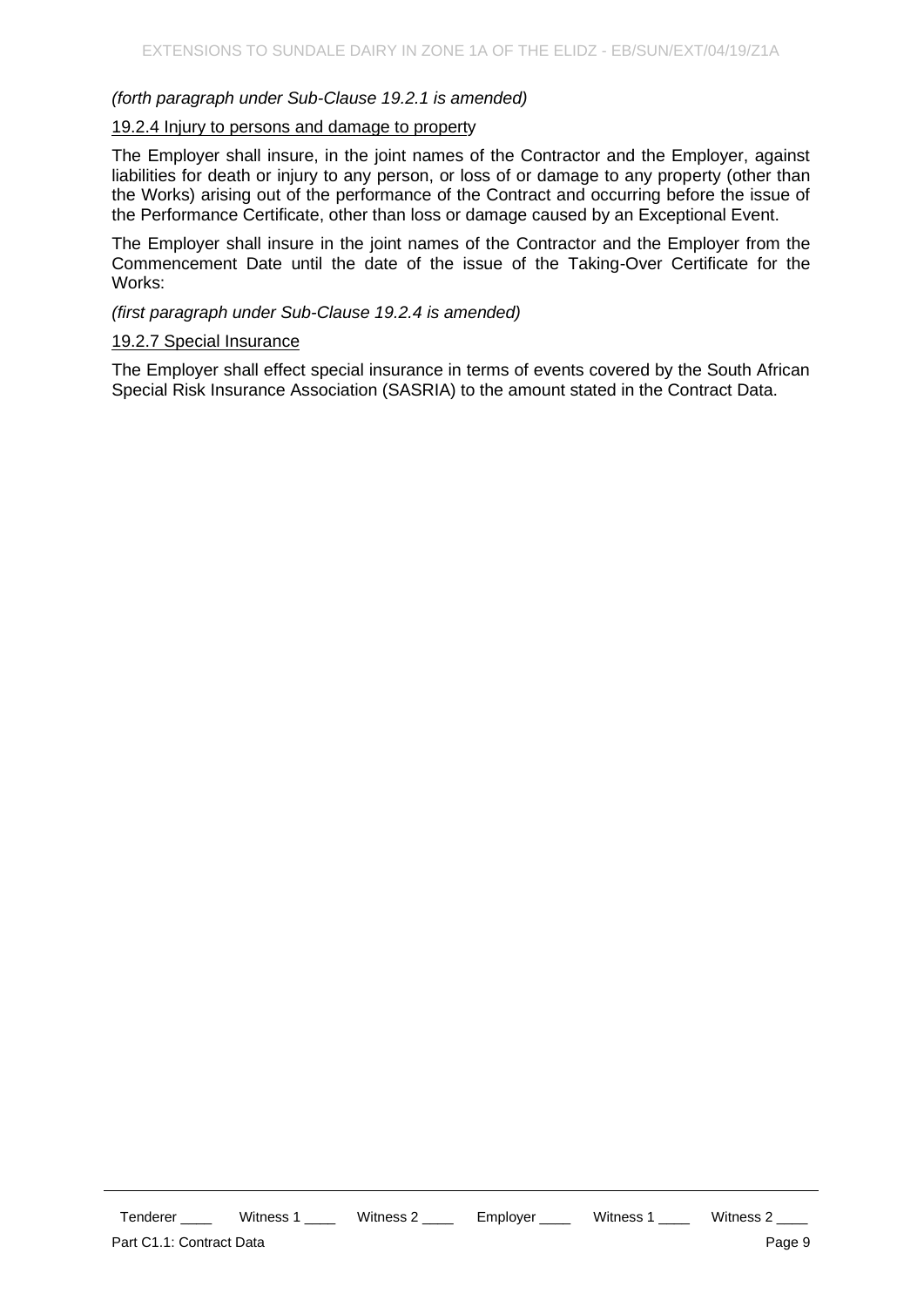

# **Annexure B: Clarification Questionnaire**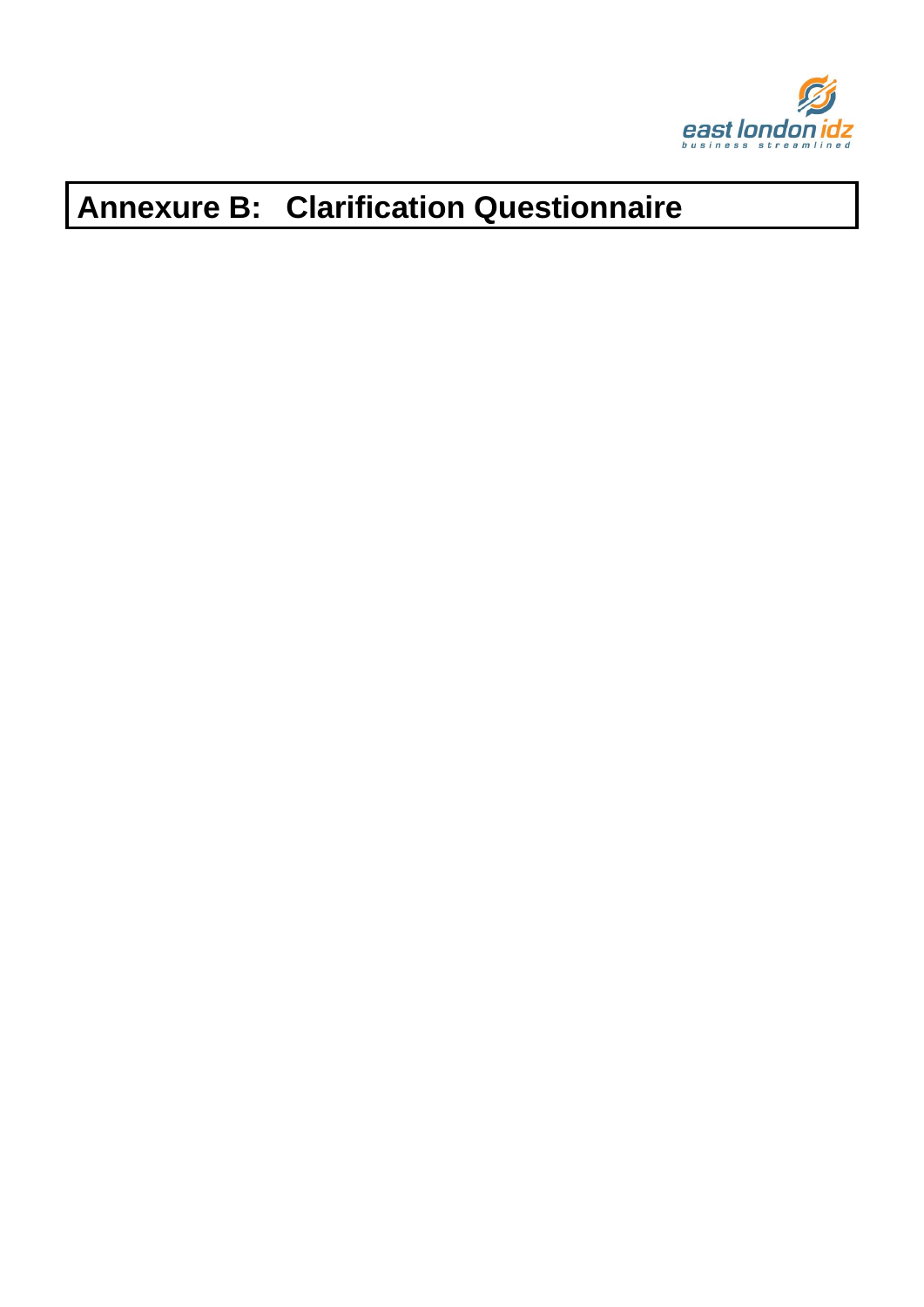# **CLARIFICATION QUESTIONNAIRE**

| Submitted on          | <b>Clarification Question</b>                                                                                                                                                                                                                                                                                                                                                                                                                                                                                                                                                                             | <b>Clarification Response</b>                                                                                                                                                         |
|-----------------------|-----------------------------------------------------------------------------------------------------------------------------------------------------------------------------------------------------------------------------------------------------------------------------------------------------------------------------------------------------------------------------------------------------------------------------------------------------------------------------------------------------------------------------------------------------------------------------------------------------------|---------------------------------------------------------------------------------------------------------------------------------------------------------------------------------------|
| 18 March 2020 @ 10:24 | I confirm NO further information has been uploaded onto the ELIDZ portal as tabled in the tender briefings held at ELIDZ, Monday at 11H00<br>and 13H00.                                                                                                                                                                                                                                                                                                                                                                                                                                                   | 1. Noted                                                                                                                                                                              |
|                       | Secondly we hereby table our request for an extension of the tender period to a total of 8-weeks. This to allow us to provide the Client<br>(ELIDZ) with a valued engineering design that will inevitably provide a better product and provide the most economical and valued product<br>and save later problems.                                                                                                                                                                                                                                                                                         | 2. Noted                                                                                                                                                                              |
|                       | We feel the 6-week period will be too short as the full specification and information has not been provided and will likely only be available at<br>3.<br>the end of this week. This is already 1-week out of the process, we further require at-least a week to develop and finalise our design, a<br>further 2-weeks to draw-up a BOQ and a further 2-3-weeks to send out and price the BOQ. The 6-weeks will be too short to design and price<br>these works adequately and the Client will be provided a very rushed process with inadequate design and details and not provided a valued<br>product. | 3. Noted                                                                                                                                                                              |
|                       | 4. We propose the tender period be extended to 8-weeks from the time ALL details are provided to the tenderers.                                                                                                                                                                                                                                                                                                                                                                                                                                                                                           | 4. Refer to Addendum 1                                                                                                                                                                |
| 25 March 2020 @ 10:26 | Thank you for the additional information and confirmation of an extension to the tender closing date per our previous request, as attached.                                                                                                                                                                                                                                                                                                                                                                                                                                                               | 1. Noted                                                                                                                                                                              |
|                       | 2. However, subsequent to this we, as a nation, have received the proclamation by the President of South Africa that the entire country will be<br>under lock-down from midnight 26/03/2020 to midnight on the 16/04/2020 to combat the speared of the COVIT-19 virus.                                                                                                                                                                                                                                                                                                                                    | 2. Noted                                                                                                                                                                              |
|                       | Without sounding ungrateful for the current extension, we request a further extension to the tender process of 21-days, which is in-line with<br>3.<br>the proclamation by Parliament. We feel this complete works stoppage will adversely impair the valued engineering and tender process and<br>impact negatively on the Clients best interest.                                                                                                                                                                                                                                                        | 3. Refer to Addendum 2                                                                                                                                                                |
|                       | 4. Please advise of any further extensions at soonest opportunity.                                                                                                                                                                                                                                                                                                                                                                                                                                                                                                                                        | 4. Noted, we will comply to Treasury note                                                                                                                                             |
|                       | Secondly I confirm the project specific specification and "cartoon sections" of the plan drawings have not yet been up-loaded. Can you<br>5.<br>advise when this will happen?                                                                                                                                                                                                                                                                                                                                                                                                                             | 5. Refer to ELIDZ portal<br>Additional Sundale Documents uploaded on 26<br>March 2020                                                                                                 |
| 25 March 2020 @ 11:24 | Has the current design shared with tenderers has been submitted to Council (SDP) and approved?                                                                                                                                                                                                                                                                                                                                                                                                                                                                                                            | 1. Not yet.                                                                                                                                                                           |
|                       | 2. Are you intending to submit the current design after SDP approval to Council for Building Plan Approvals while the tenders are tendering?<br>If this is the case, do they agree I understand that one cannot change the proposed aesthesis and plans once approved. One can make<br>minor changes and then submit "as builds" according to me after construction.                                                                                                                                                                                                                                      | 2. It is in the process of being submitted by the<br>ELIDZ architect. Your interpretation is correct.                                                                                 |
|                       | 3. Will the appointment for the consultants be only then for Work Stages 4, 5 and 6 and have a formal handover from the team that has done<br>Work Stages 1 to 3?                                                                                                                                                                                                                                                                                                                                                                                                                                         | 3. The ELIDZ has done the concept design in<br>collaboration with the end user. The professiona<br>team to be used by the contractor is responsible<br>for all stages of the project. |
|                       | 4. We request Detail Electrical drawings and Mechanical Drawings.                                                                                                                                                                                                                                                                                                                                                                                                                                                                                                                                         | 4. No detail electrical and mechanical drawings wil<br>be provided as this forms part of the EPC<br>contractor's scope.                                                               |
|                       | 5. We request list of locally preferred professional designed sub-consultants for the 30% sub-contracting requirement                                                                                                                                                                                                                                                                                                                                                                                                                                                                                     | 5. We do not have a list of locally preferred<br>professionals.                                                                                                                       |
| 25 March 2020 @ 14:40 | As per our telecon could you kindly assist regarding the attached addendum:                                                                                                                                                                                                                                                                                                                                                                                                                                                                                                                               |                                                                                                                                                                                       |
|                       | Returnable Documents (as per the below snip from your addendum No 1): Paragraph 6 notes that we should refer to annexure C and add<br>to the document, however there is no information under annexure C, please clarify.<br>6. Returnable Documents<br>Refer to Annexure C and add the relevant pages.                                                                                                                                                                                                                                                                                                    | 6. Please refer to Envelope A Volume 2 of 2.<br>Part T2.2 stops at Document 10 and page 12.<br>Please insert/add this Document 11 and page 1:<br>to Part T2.2.                        |
| 30 March 2020 @ 12:58 | Is it possible to get the PDF drawings on tender website in DWG format.                                                                                                                                                                                                                                                                                                                                                                                                                                                                                                                                   | DWG format drawings have been placed on the<br>website                                                                                                                                |
| 31 March 2020 @ 12:27 | Some clarifications required from a structural perspective:                                                                                                                                                                                                                                                                                                                                                                                                                                                                                                                                               |                                                                                                                                                                                       |

|    | <b>Clarification Response</b>                                                                                                                                                       |
|----|-------------------------------------------------------------------------------------------------------------------------------------------------------------------------------------|
| 1. | Noted                                                                                                                                                                               |
| 2. | Noted                                                                                                                                                                               |
|    | 3. Noted                                                                                                                                                                            |
|    |                                                                                                                                                                                     |
| 4. | Refer to Addendum 1                                                                                                                                                                 |
| 1. | <b>Noted</b>                                                                                                                                                                        |
| 2. | Noted                                                                                                                                                                               |
| 3. | Refer to Addendum 2                                                                                                                                                                 |
| 4. | Noted, we will comply to Treasury note                                                                                                                                              |
| 5. | Refer to ELIDZ portal<br>Additional Sundale Documents uploaded on 26<br>March 2020                                                                                                  |
| 1. | Not yet.                                                                                                                                                                            |
| 2. | It is in the process of being submitted by the<br>ELIDZ architect. Your interpretation is correct.                                                                                  |
| 3. | The ELIDZ has done the concept design in<br>collaboration with the end user. The professional<br>team to be used by the contractor is responsible<br>for all stages of the project. |
| 4. | No detail electrical and mechanical drawings will<br>be provided as this forms part of the EPC<br>contractor's scope.                                                               |
| 5. | We do not have a list of locally preferred<br>professionals.                                                                                                                        |
| 6. | Please refer to Envelope A Volume 2 of 2.<br>Part T2.2 stops at Document 10 and page 12.<br>Please insert/add this Document 11 and page 13<br>to Part T2.2.                         |
| 1. | DWG format drawings have been placed on the<br>website                                                                                                                              |
|    |                                                                                                                                                                                     |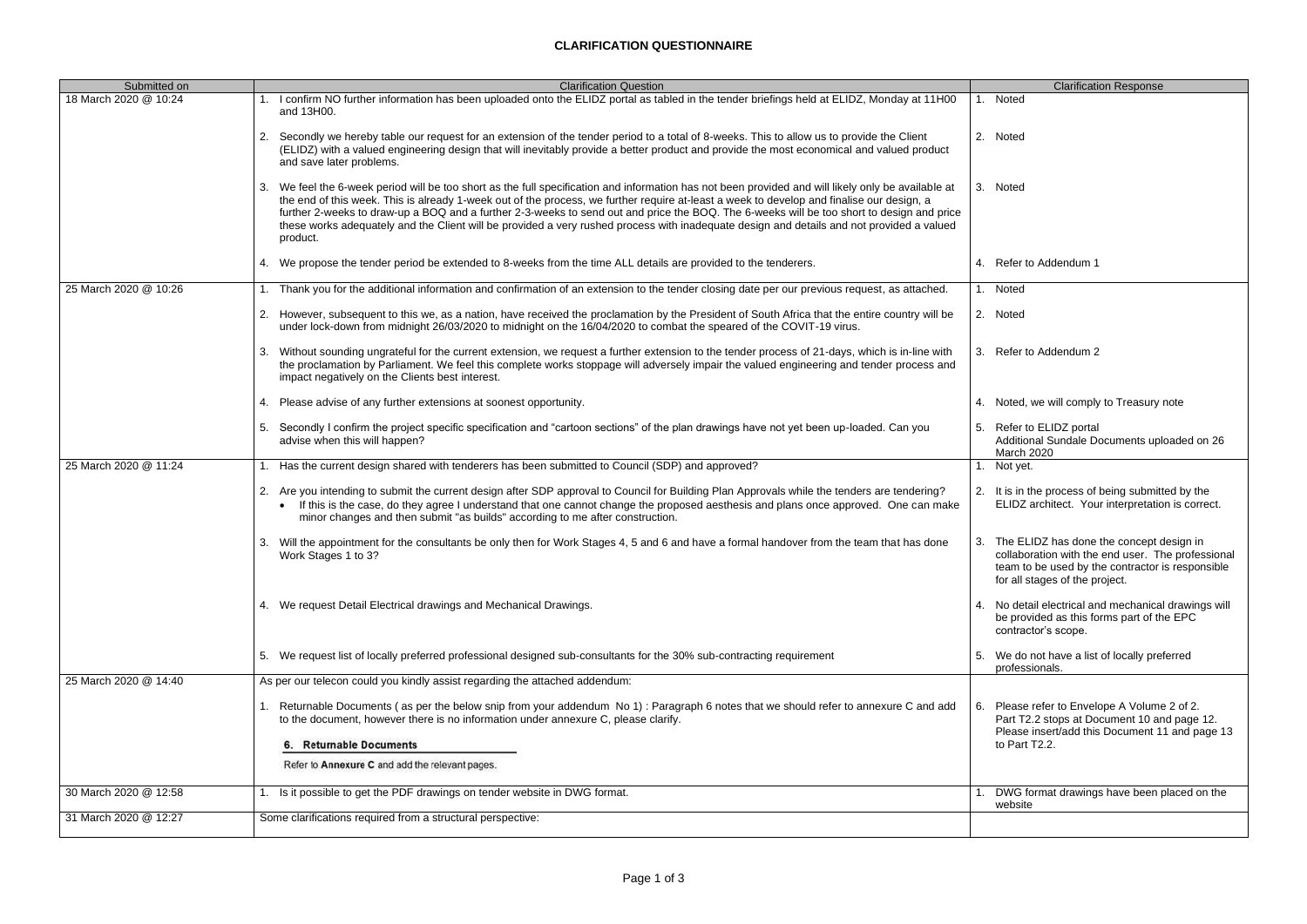#### **CLARIFICATION QUESTIONNAIRE**

# This is a tenant requirement for their plant installations as indicated between grid lines T to V in the SOS section. The term "walk on ceilings" as used by the Architect in fact means that a structural platform is required above the iso panel type ceilings where plant installations will be done. This area will require a substructure to support the structural platform. The platform would comprise Rectagrid (or similar) bolt-on panels to accommodate a Live Load of 1000 kg/m² and installed with a plenum space between it and the iso panel ceiling below. The structural platform is the responsibility of the EPC Contractor. Iso panel ceilings suspended from structural steel trusses cannot support 1000kg/m² (10KN/m²) plant load. Plant installations are generally installed on heavy duty concrete slabs or structural steel platforms. These floors are not suspended off the trusses. The iso panel ceilings

The member sizes are given as a concept quide and the structural design engineer must design the structure; therefore, the member sizes can be changed to suite the design requirements. The Loadings given are required as per the various installations.

#### eneral note:

| Submitted on       | <b>Clarification Question</b>                                                                                                                                                                                                                                                                                                                                                                                                                                                                                                                                                               | <b>Clarification Response</b>                                                                                                                                                                                                                                                                                                                     |
|--------------------|---------------------------------------------------------------------------------------------------------------------------------------------------------------------------------------------------------------------------------------------------------------------------------------------------------------------------------------------------------------------------------------------------------------------------------------------------------------------------------------------------------------------------------------------------------------------------------------------|---------------------------------------------------------------------------------------------------------------------------------------------------------------------------------------------------------------------------------------------------------------------------------------------------------------------------------------------------|
|                    | Load allowances for walk-on ceilings:<br>The design specifications indicate a Live Load of 1000 kg/m <sup>2</sup> in places. This is very high load for a ceiling to carry on its own and to transfer<br>to a steel structure with suspension wire in the traditional manner. This will definitely require another substructure to which the ceiling can be<br>attached to. We just want to confirm that it is in fact not an error at 1000kg/m2.<br>S.10 Suspended floor Slabs Loadings:<br>2.2.9                                                                                          | This is a tenant requirement for the<br>installations as indicated between<br>in the SOS section. The term "wall<br>used by the Architect in fact means<br>structural platform is required abov<br>type ceilings where plant installatic<br>This area will require a substructur<br>structural platform. The platform w                           |
|                    | First floor slab: $LL = 500$ kg/m <sup>2</sup><br>Second floor: $LL = 500kg/m^2$<br>ADD: As indicated on the Architect's drawings the following Live Loads are applicable to the walk-on ceilings:<br>ADD: 3.5m high, Walk-on ceiling required between grid lines T to V in the Cheese Factory with LL = 1000kg/m <sup>2</sup><br>ADD: 6m high, Walk-on ceiling required between grid lines Q to S in the Cheese Factory with LL = $150 \text{kg/m}^2$<br>Note: the requested loading is higher than what the SANS code recommends for the occupancy class (normally 300kg/m <sup>2</sup> ) | Rectagrid (or similar) bolt-on pane<br>accommodate a Live Load of 1000<br>installed with a plenum space betw<br>iso panel ceiling below. The struct<br>the responsibility of the EPC Contr                                                                                                                                                        |
|                    | 2. Walk-on ceilings fixing details:<br>How are the walk-on ceilings envisaged to be fixed? Will they be suspended with cables/rods from the steel trusses? What would be the<br>distance between these cable/rod supports and would it be fixed to the purlins? Is there a structure of some sort on top of the ceiling?<br>Would this area be used as storage? This would possibly impact the practicality of using diagonal cable/rod supports.<br>Would a better solution not be a longspan RC slab onto columns for the 3.5m high walk-on ceilings?                                     | Iso panel ceilings suspended from<br>trusses cannot support 1000kg/m <sup>2</sup><br>plant load. Plant installations are g<br>installed on heavy duty concrete s<br>structural steel platforms. These fle<br>suspended off the trusses. The isc<br>are generally structurally strong er<br>on for installation of light fittings an<br>equipment. |
|                    | 3. Cat ladder:<br>A load allowance of 200 kg/m <sup>2</sup> for the whole structure seems excessive. A better approach would be to allow for point loads onto the trusses<br>at sensible locations.                                                                                                                                                                                                                                                                                                                                                                                         | If a specific suspended walkway is<br>the ceiling, we suggest the LL desi<br>1.5kPa (150kg/m <sup>2</sup> ) for the gantry w                                                                                                                                                                                                                      |
|                    | 4. Member sizes:<br>The specification is very specific with regards to structural member sizes. What if these do not suit the design. Should we not be at liberty to<br>determine our own sizes? Furthermore the allowances made for loading in certain areas seem excessive and will have a dramatic influence<br>on the structural design and therefore member sizes. For instance the PV panels at 20kg/m2 seems excessive. Ceiling panels at 60kg/m2.<br>Services at 40kg/m2 across the entire structure, etc.                                                                          | The member sizes are given as a<br>and the structural design engineer<br>the structure; therefore, the memb<br>changed to suite the design require<br>Loadings given are required as pe<br>installations.                                                                                                                                         |
|                    |                                                                                                                                                                                                                                                                                                                                                                                                                                                                                                                                                                                             | General note:<br>The EPC Contractor is to provide a val<br>solution that meets the loading require                                                                                                                                                                                                                                                |
| 1 Apr 2020 @ 08:42 | Note "S.2" refers to "Girder columns:  at 12000mm centres on grid 3".<br><b>S.2 Structure - Internal Stanchions</b><br>Girder columns: 203x203x60kg/m, UC steel sections at 12000mm centres with HDG finish on<br>grid 2. Girder columns: 254x254x7kg/m, UC steel sections at 12000mm centres with HDG<br>finish on grid 3. Note: Vertical bracing from floor to underside of truss will be required in one<br>12m girder bay on grid line 2&3. Vertical K bracing is used on internal grids under the plate                                                                                | Girder columns: 203x203x60kg/m<br>$12m$ c/c.<br>254x254x75kg/m H columns on gr<br>c/c. No girder truss will be required<br>The larger columns on grid line 2 was                                                                                                                                                                                  |
|                    | girder.                                                                                                                                                                                                                                                                                                                                                                                                                                                                                                                                                                                     | accommodate and support 1 <sup>st</sup> and 2 <sup>nd</sup><br>adjacent to grid line 3.                                                                                                                                                                                                                                                           |
|                    | Is there another girder truss on grid 3? The drawing indicates columns spaced at 6.0m centres.<br>2.5m x 3m (h)<br>Sümm insulated panel wall from floor t<br>$1m \times 2m(h)$<br>$2m \times 2m(h)$<br>$-$ 1m x 2m (h)<br>$2m \times 2m$ (h<br>$1m \times 2m(h)$<br>TRANSPORT<br>CORRIDOR<br>$2.5m \times 3m(h)$<br><b>EXTERN</b><br>Air lock<br>minutes isophen Fire wall<br>CORRIDOR 5m                                                                                                                                                                                                   | Note it is the designer's responsibility t<br>value engineered solution. The sizes a<br>provided are conceptual and may be re<br>the design solution. The designer can<br>alternatives such as concrete for exam<br>Consider construction timefran<br><b>Consider functionality</b><br>Consider fit for purpose                                   |

are generally structurally strong enough for walk on for installation of light fittings and light weight

ne EPC Contractor is to provide a value engineered lution that meets the loading requirements.

the ceiling, we suggest the LL design load to be 1.5kPa (150kg/m²) for the gantry walkway.

If a specific suspended walkway is required over

- 1. Girder columns: 203x203x60kg/m H; on grid 2 at 12m c/c.
- 254x254x75kg/m H columns on grid line 3 at 6m c/c. No girder truss will be required.

e larger columns on grid line 2 was spaced at 6m to accommodate and support  $1<sup>st</sup>$  and  $2<sup>nd</sup>$  floor slabs jacent to grid line 3.

ote it is the designer's responsibility to produce a lue engineered solution. The sizes and details ovided are conceptual and may be revised based on e design solution. The designer can consider ernatives such as concrete for example but:

- Consider construction timeframes
- Consider functionality
- Consider fit for purpose